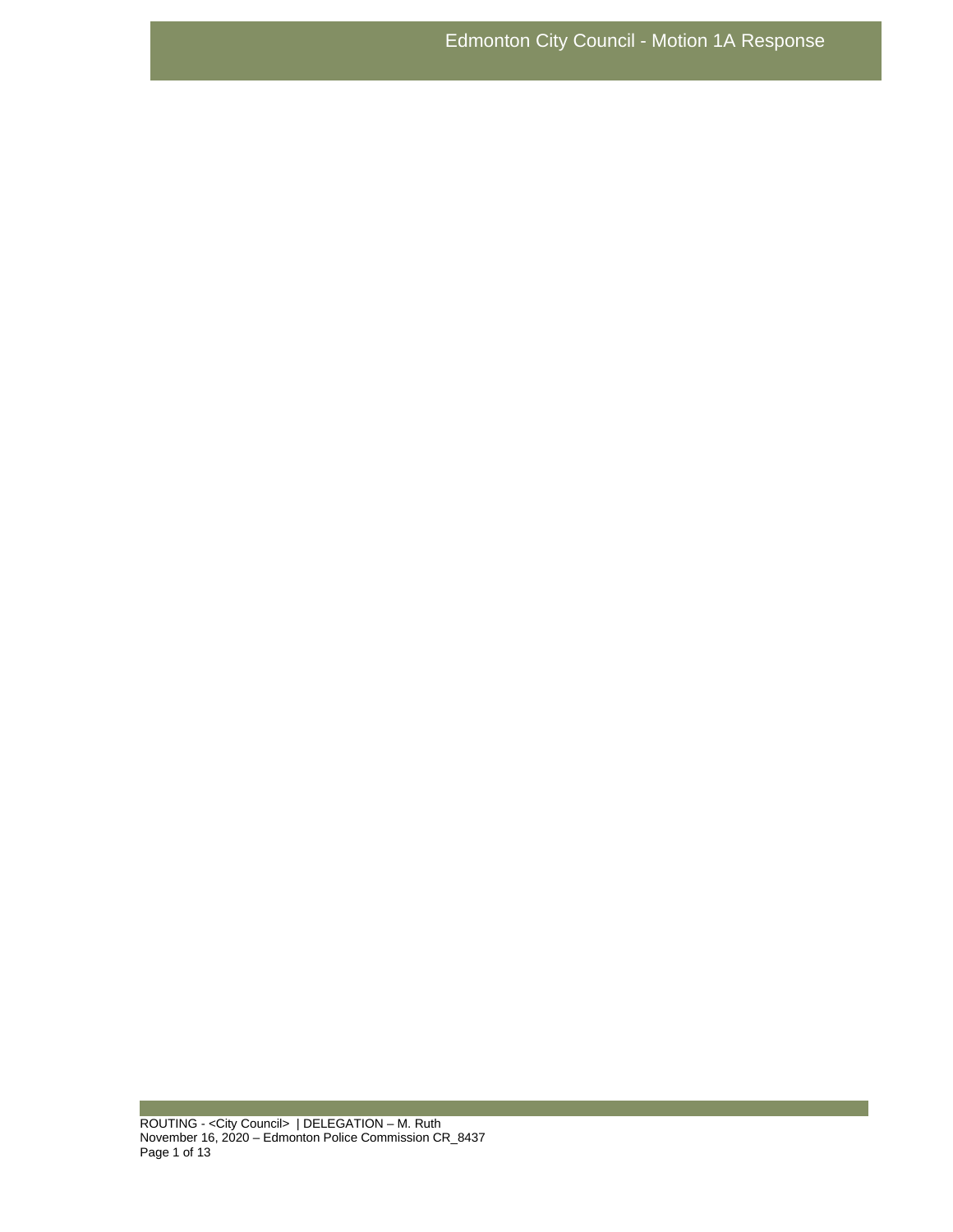# **Analysis of the Delivery of Social Services Type by Edmonton Police Service**

**Responding to Social Disorder & Mental Health Calls for Service**

# **Recommendation**

That the November 16, 2020 Edmonton Police Service Calls for Service quantitative and qualitative analysis report CR\_8437 be received for information from the Edmonton Police Commission.

# **Previous Council/Committee Action**

At the July 6/8, 2020, City Council meeting, the following motion was passed:

That the Edmonton Police Commission:

Work with Administration to bring forward analysis on how many calls for service are driven by mental health, addictions, homelessness or other social and public health factors; and how many calls could be better responded to by partners through interagency partnerships without police intervention.

# **Executive Summary**

A combination of mental health and social disorder calls for service data has been complied to respond to the City Council motion around the potential of defining of how many calls could be better addressed by partner agencies. Social disorder calls were analyzed, as this category generally encompass calls related to addictions, homelessness, or other social and public health factors.

When a call for assistance is received by the EPS Police Communications Branch, it is triaged. When a requirement for a police officer response is identified, it is prioritized based on risk to persons and property, the recency of the event and is categorized based on the circumstances gathered from the caller**. Unfortunately, the details**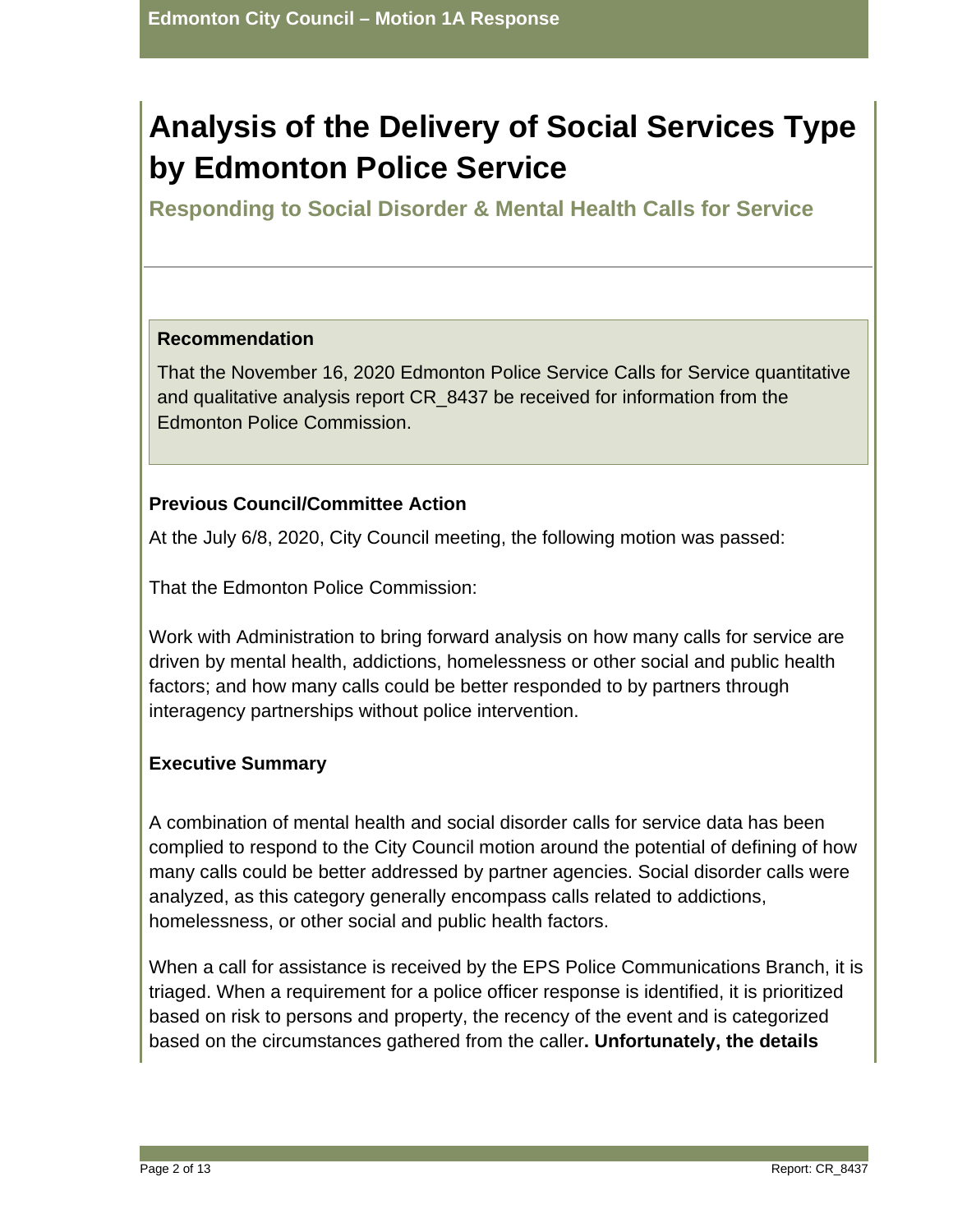# **gathered at the time of a call are not always clear or complete due to the limited perspective of the caller and the dynamic nature of the event.**

Each call is evaluated on its own merit and circumstances to determine what the police response will be. Utilizing data from January 1 – December 31, 2019, the Edmonton Police Service (EPS) received 385,034 calls for assistance to its Emergency Communications Branch.

It is imperative to note that **192,513 (or 50%) of the 385,034 phone calls to police were triaged upon receipt and did not require dispatch of the police**. Those included referrals to other emergency service providers and community safety and social service partners. Included in the 50% that are forwarded to other agencies, are circumstances that are related to homelessness or addictions that do not require police attendance.

The remaining 192,521 (or 50%) phone calls for assistance resulted in the dispatch of EPS officers in a first response capacity and are considered "calls for service". This report analyzes these remaining calls for service.

It is common for initial calls for assistance to be emotionally charged and evolving with little, fragmented or incomplete information being shared. It is also characteristic for information to be received from multiple sources. Because of the unknowns and the potential volatility of these situations, a police officer first response is required. As a result, escalation in risks and violence must be continually assessed by both the dispatch centre and the police officers involved. As well, police officers are prepared with the equipment, training and have the necessary authorities under legislation including (but not limited to) the Mental Health Act and the Criminal Code of Canada that other interagency partners **do not** have.

Understanding social disorder and mental health calls:

Of the 192,521 calls that resulted in the dispatch of EPS officers in a first response capacity, 48,810 (25%) were **initially** classified as social disorder and 8,259 were **initially** classified as mental health for a total of 57,069 calls.

On-going assessment of the dynamics and situational specifics of these social disorder and mental health generated calls for assistance from the public necessitated reprioritization for immediate / urgent police officer first response in 540 cases. That is, 1 – 2 cases a day are escalating to dangerous and dynamic situations. There are only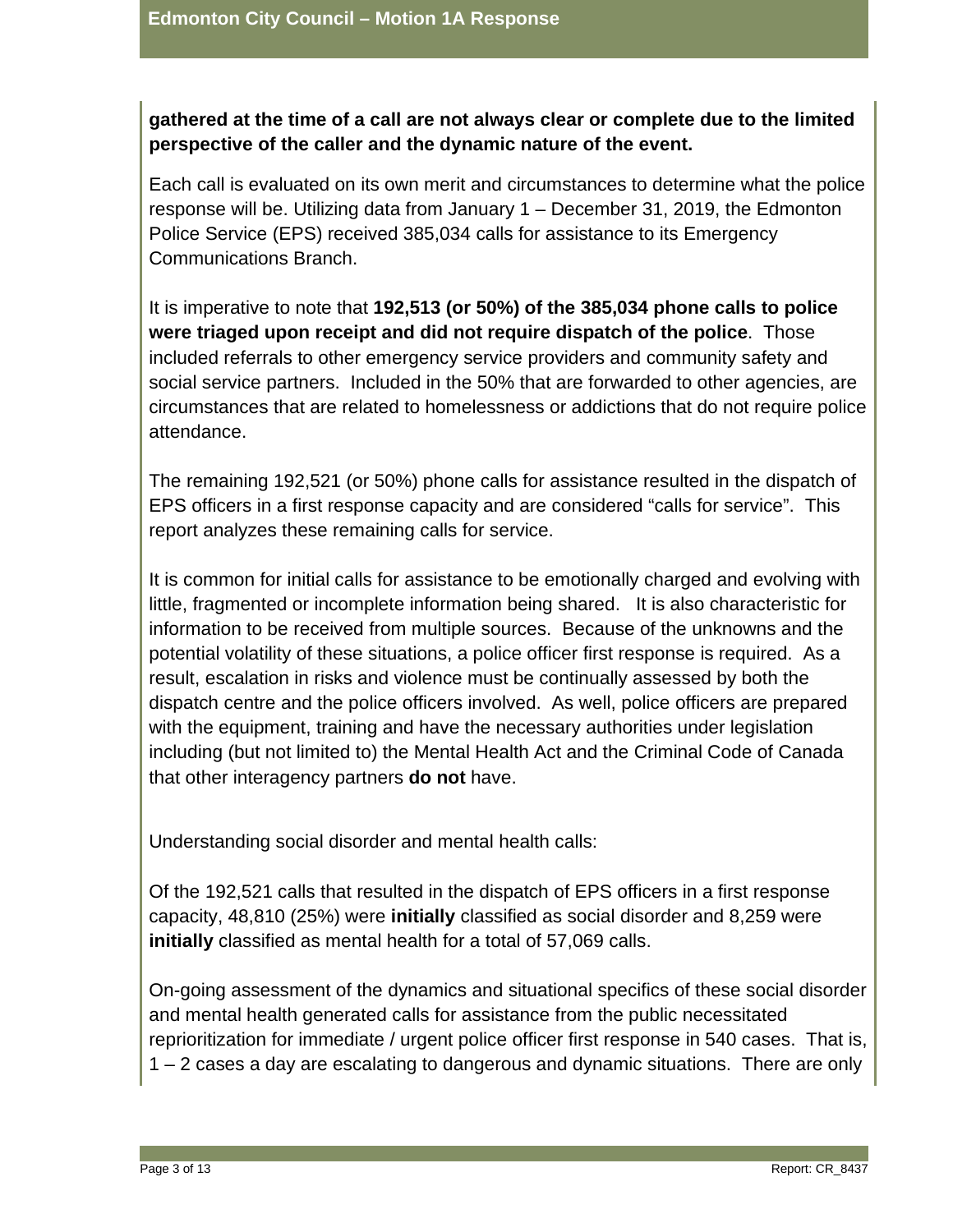so many decisions that can be made based on the information received, and it would be a risk to transfer them to other agencies without initial police involvement. **If it was clear that the police should not respond it would have been triaged out with the first 50% of the calls received. It is important that police are involved and are not replaced in the initial triage of the call to ensure the safety of any partnership agencies and the public.** 

In many cases, police are called by other emergency services and community/social service providers to ensure the safety of their responders. For 4,798 calls for service in 2019, EPS was initially deemed not required; however, the changing dynamics, situational specifics and escalation of risks and violence necessitated dispatch for immediate police response. It is important to note that many of our partner agencies have staging protocols that govern their engagement in certain circumstances until police have investigated and the situation is deemed safe; it is after this determination that the partner agencies will engage.

Looking at this from the rear-view mirror, or hind-sight, crime is entangled with social disorder calls 38% of the time. The challenge we are confronted with is how, with only initial reporter information during a stressful situation, do the police disentangle the crime from the social disorder calls for service in a timely manner. The summation of all of this is that only after first response can police ensure the situation is safe and appropriate for referral or hand off to a community service partner. To attempt this referral without police first response, exposes our partners and public to elevated risk 38% of the time.

#### **Report**

#### *Background*

#### **Definitions**

Social disorder calls for service categories include (but are not limited to):

- Trouble with Person(s)
- Trouble not known
- Trouble with Intoxicated person(s)
- Check on Welfare
- Suspicious Person
- Noise Complaint Bylaw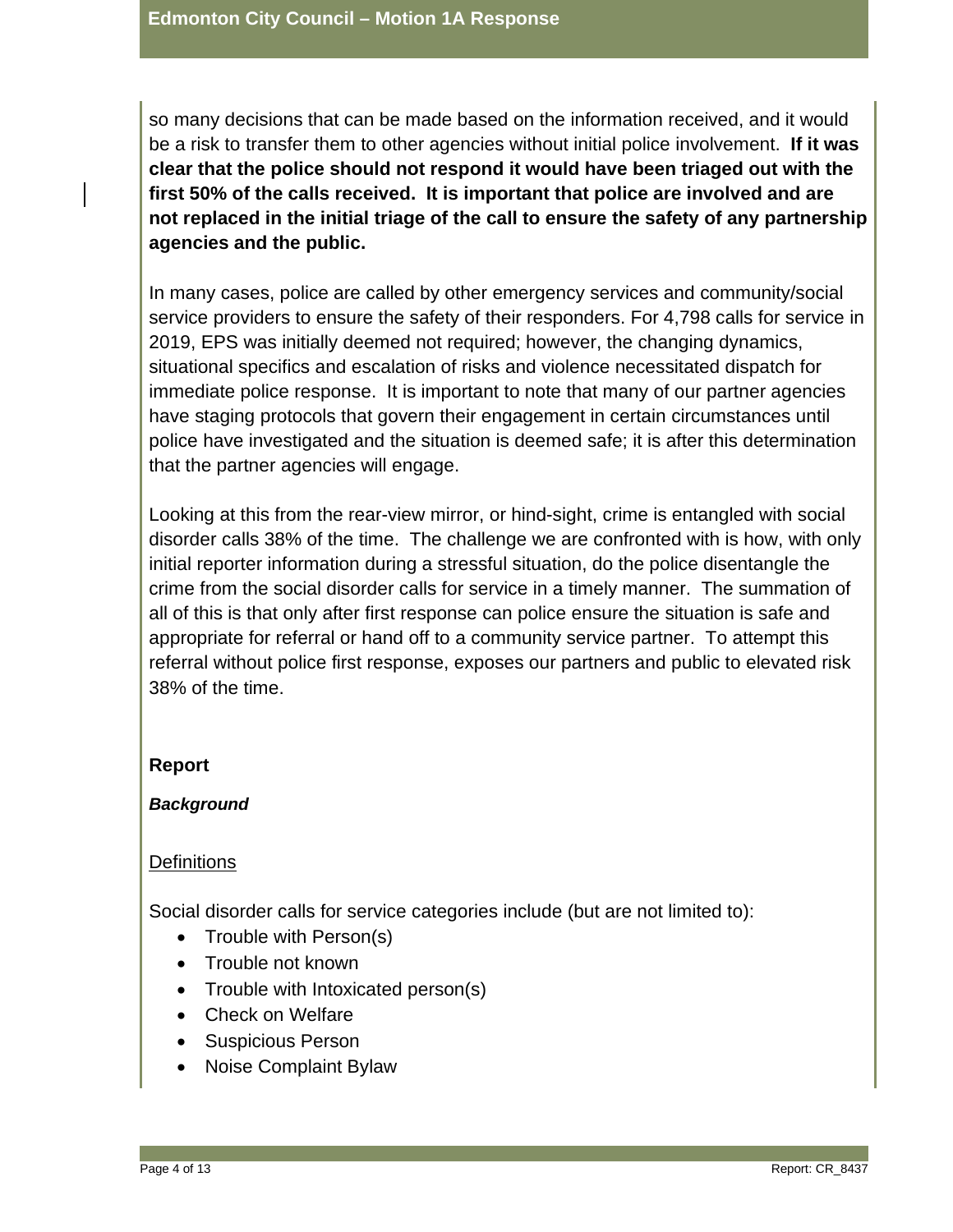• Mental Health Complaints

Police "intervention" refers to the active engagement of a police officer to improve a situation, with the intent to obtain a positive outcome for the offender, victim, and/or community.

Police "attendance" refers to the presence of a police officer, at the request of a service provider, social agency, or member of the public to provide support in the event a situation escalates

# **Background**

On an annual basis, the EPS responds to a wide spectrum of calls for service including (but not limited to); gang violence, homicide, sexual assault, intimate partner violence, break and enters, mischief, traffic violations and social disorder.

Calls for service can be generated by the public through a 9-1-1 call, a call to the nonemergency line, or a walk-in at a police station. Police officers can also initiate calls for service.

It is important to note that information provided by the initial complainant does not always reflect the complete picture of the situation officers encounter upon initial arrival at the scene. When a call for front-line response is dispatched, it is not precise in determining the severity of the situation and/or the potential for a situation to escalate. Simply because it is categorized as a social disorder call, it does not mean that police attendance is not required, as indicated in the social disorder definition above.

Police operate 24/7, 365 days a year, including all statutory holidays and can respond in person to individuals requiring assistance. This is not the case for many community service agencies who may be in a position to assist. Although there are crisis lines available 24/7, it is imperative to remember that they are not able to respond in person to intervene if the situation escalated to a high-risk event, such as a suicidal person situation. It is first responders that respond initially, as they ensure a situation is safe for further partnership agencies to assist.

# *Calls for Service*

EPS received 385,034 calls for assistance in 2019. 192,513 (50%) of these calls were triaged, and the remaining 192,521 (50%) resulted in the dispatch of police officers. A statistical analysis has been conducted on these 192,521 remaining calls that were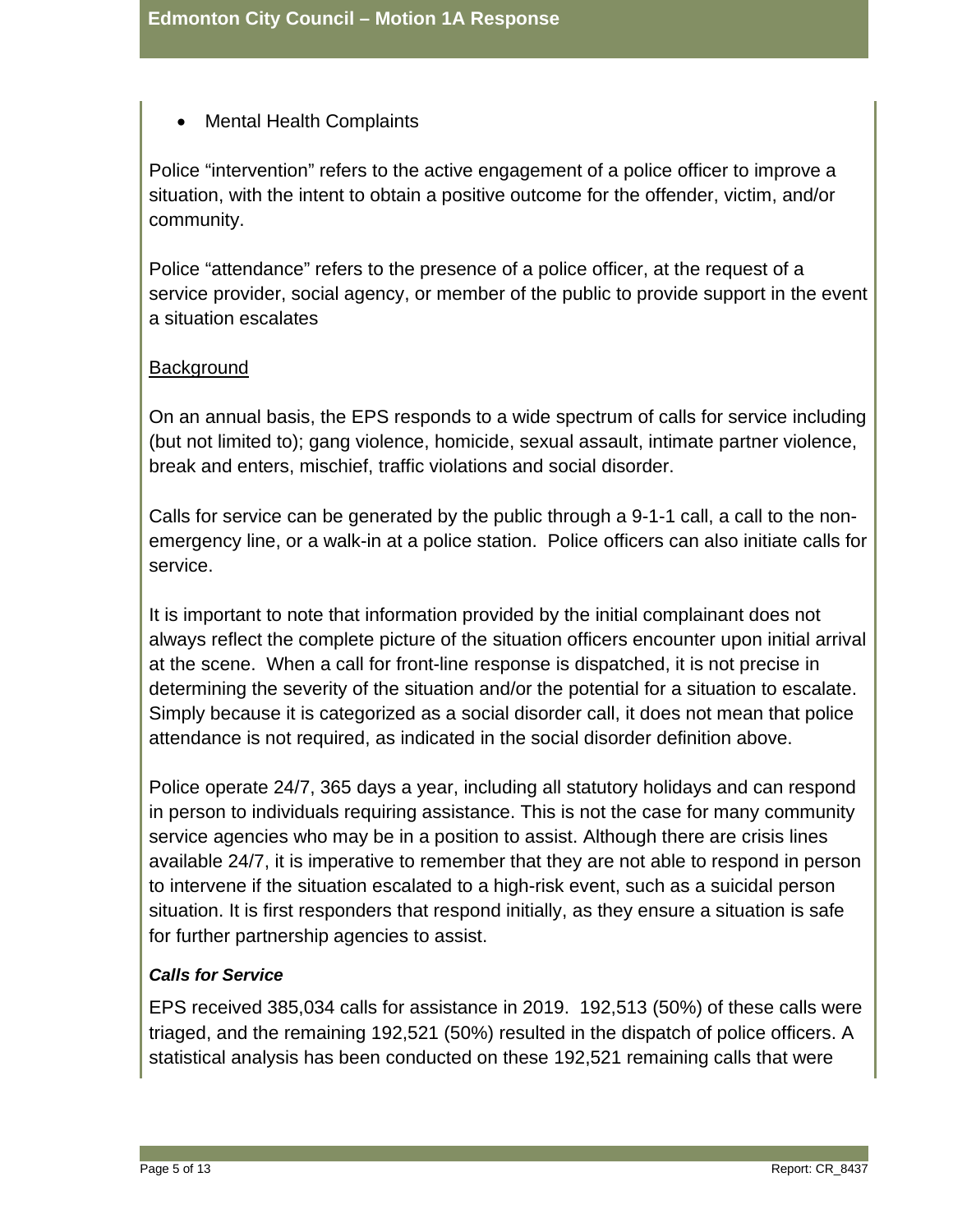dispatched, as well as the statistics related to both social disorder and mental health calls for service. The following is an explanation of the dynamic nature of calls for police service, including qualitative information to inform the statistics provided. A clear takeaway from this analysis was that the call for service initial information provided does not necessarily reflect the situation upon initial assessment.

Mental health and social disorder data presented in this report highlight the dynamic nature of calls for service and their associated risks.

- 40% (24,000) of all social disorder calls warranted police investigation. Of this 24,000,
	- o 3,077 involved violent and non-violent crimes
	- o 1278 individual victims of violent crimes were identified and supported
- 4,798 calls were received from other first responders and other agencies, because these other agencies were contacted first. 40% of those calls included violent and non-violent crime and required police involvement.
- based on the availability of initial information, 45% of the total mental health related calls were not able to be accurately categorized at the outset of call evaluation

# Calls for Service – Social Disorder

Of the calls for service, just over 25% were **initially** related to social disorder concerns (48,810). (Attachment 1 Social Disorder Calls for Service and Associated Crimes 2019, Infographic).

The largest sub-category of social disorder calls was those evaluated and dispatched as 'trouble with person' events (14,824) for which there is a broad scope of potential issues.

After an initial assessment by the responding officer, the social disorder calls were often found to be incorrectly identified by the reporting source:

- 11% of the calls for service (6,457) were determined **not** to be social disorder calls
- 27% of social disorder calls were originally reported as a crime but required police attendance to diffuse and assess the situation to make the determination that the reported crime was a social disorder call.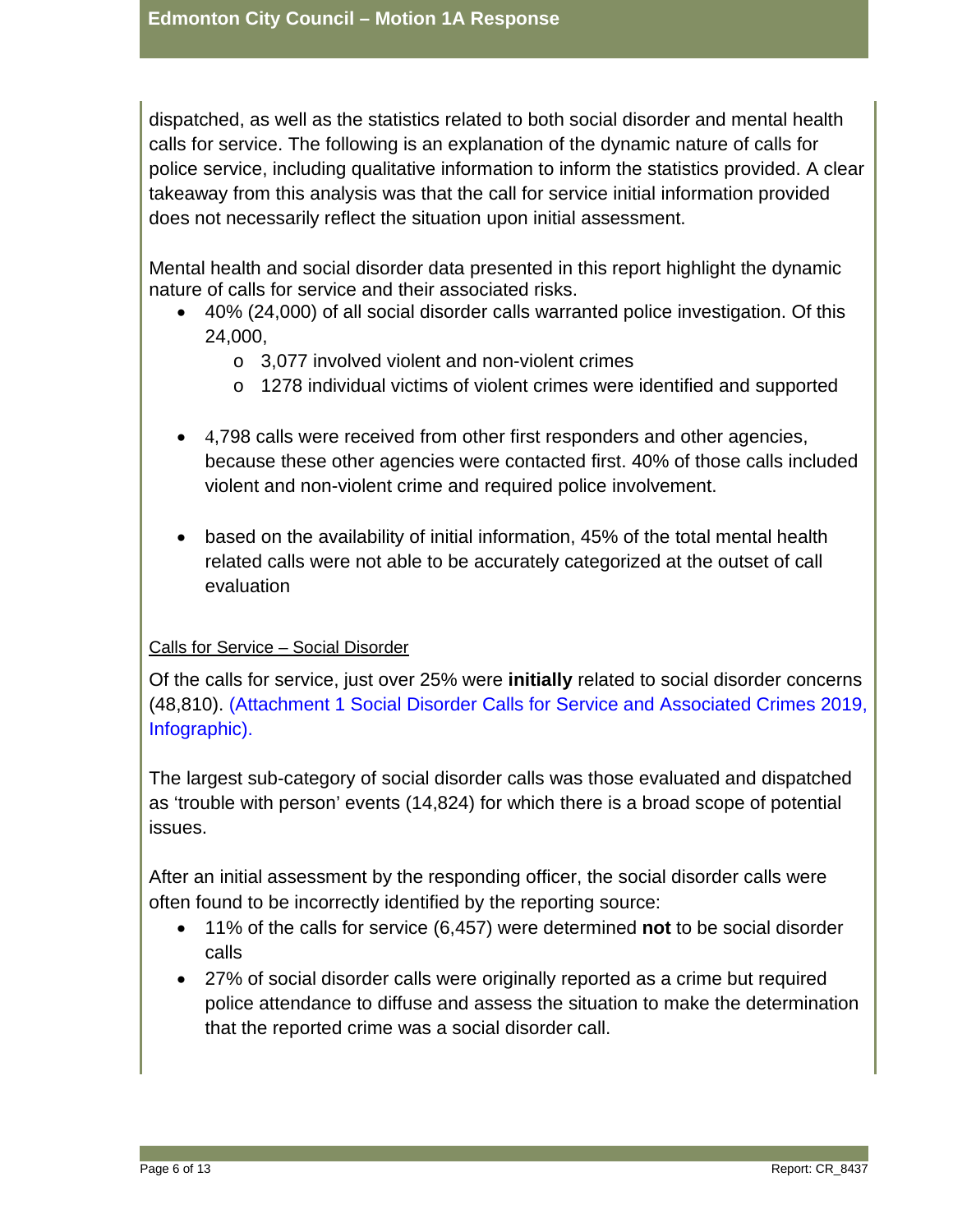Although most of the calls for service were given an appropriate categorization by call evaluators, upon review or receipt of new information nearly 1% of calls were upgraded to a higher response priority for patrol response, due to level of risk. (Attachment 2, Police Priority Level Classification).

At the conclusion of the analysis of the calls for service it was determined that 33% (64,219) of the total calls for service involved some form of social disorder, but nearly 40% (~24,000 or 65 / day) of those required a police investigation. Of those, 3,077 (~13%) involved related violent or non-violent crimes. Of the volume of social disorder calls for service through investigation were identified as violent crime and not social disorder calls at all. The top 5 types were sexual assault, assault bodily harm / assault with a weapon, uttering threats, assault and aggravated assault. Approximately 5 per day (1937) of those initially classified as social disorder were non-violent crime.

#### Calls for Service – Mental Health

8,259 of the calls for police service were related to mental health concerns. (Attachment 3, Mental Health Related Calls for Service and Associated Crimes 2019, Infographic). Over half of those calls were initially categorized as active suicide attempts, requiring police involvement for safety concerns and ability to utilize legislative authorities, such as apprehension under the Mental Health Act.

Although most of the calls for service were given an appropriate categorization by call evaluators, upon review or the receipt of new information just over 1% of those calls were upgraded to a higher response priority for patrol due to level of risk.

In 2019, over 45% of the total mental health related calls for service had to be reclassified at the outset of the call evaluation based on the information received. After an initial assessment, approximately 2,500 calls that began as mental health related calls (~25% of annual calls) were determined not to be primarily mental health related. Conversely, roughly 1800 calls (~20% of annual calls) were determined to be mental health related after having been evaluated and dispatched as a different call type. These changing classifications highlight the dynamics of the types of calls our police officers attend and the requirement to be appropriately trained, equipped and flexible in those situations.

This finding represents a significant reclassification rate if the EPS were to stop responding to any mental health related calls for service without them first having been evaluated by other mobile mental health response options. Further, over half of the calls initially evaluated and dispatched as active suicide attempts, were re-classified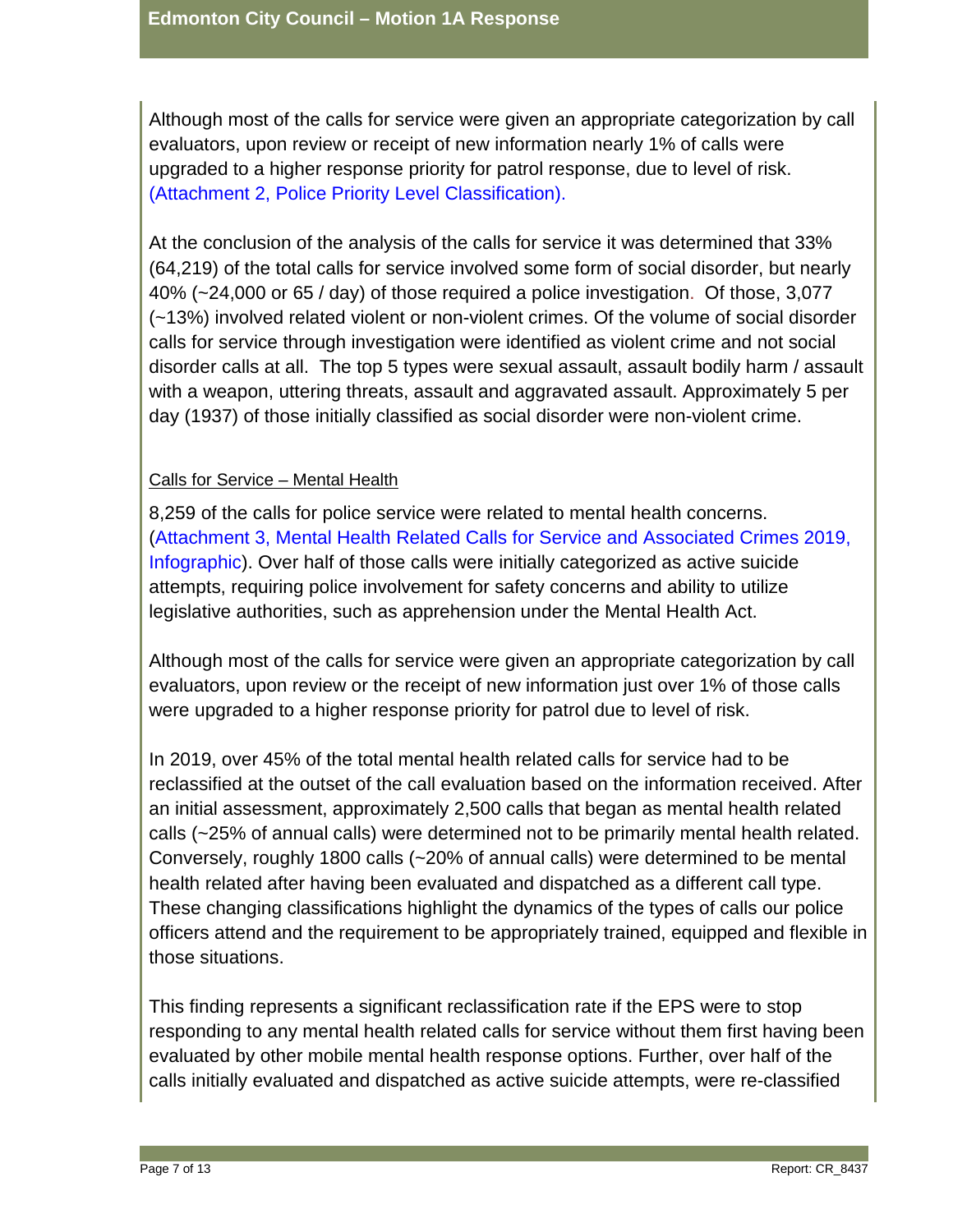upon the initial investigation, with the bulk of those being reclassified as 'mental health act complaints.' Without having police attend the event and make preliminary assessments safely and with the authority, there would be no way in determining if the subject's life was imminently at risk.

When Mental Health Act calls are reported, someone has called for emergent help. These calls are filled with high emotion, they are evolving and are unpredictable. 95 % of Mental Health Act calls for service are suicide attempts or complaints of a person's mental health. The other 5% of mental health related calls are for deaths by suicide, persons with mental health warrants, and general calls for assisting sick persons. Police are granted the authority to arrest the individual and take them to a facility for medical intervention, with or without a warrant, if necessary.

It is the police that have the authority and resources to respond in an expedient manner, such as higher rates of speeds in marked police vehicles. Additionally, they are able to obtain information in emergent situations, such as pinging a phone of a suicidal person to locate them prior to them causing harm to themselves. As an example, in the summer of 2020 police were able to bring a female to safety after she had threatened suicide and was located on the top of the High-Level Bridge. EPS Crisis Negotiators were used and convinced her to comply with a safety harness to be put on her during a high angle rescue conducted by Tactical Section. This is just one of numerous examples where police have the equipment and training available that other agencies do not have. Attached are 3 examples of the effort and resources that EPS members commit to mental health crisis situations with the goal of a safe resolution for everyone. (Attachment 4, Incident Summaries of Time and Resources)

It is worth noting that of the 10,100 mental health calls for service, 1841 were reclassified as mental health calls at the end of the investigation. Often, there are mental health concerns which present themselves during criminal investigations or police interventions in the community. There are also additional calls for service each year which are not identified as being mental health related, yet mental health concerns are a secondary driver to the situation, such as in a homicide.

The EPS also examined how many mental health calls intersected with criminal investigations. In 2019, only 2% of calls which were deemed mental health related also resulted in criminal investigations and charges (164 of the 7,990 calls). The most common violent crime was assault, with sexual assault, and assault with a weapon or causing bodily harm also significant contributors to the 70 violent crimes investigated. In those 70 violent crime investigations, 94 victims were identified. Of the non-violent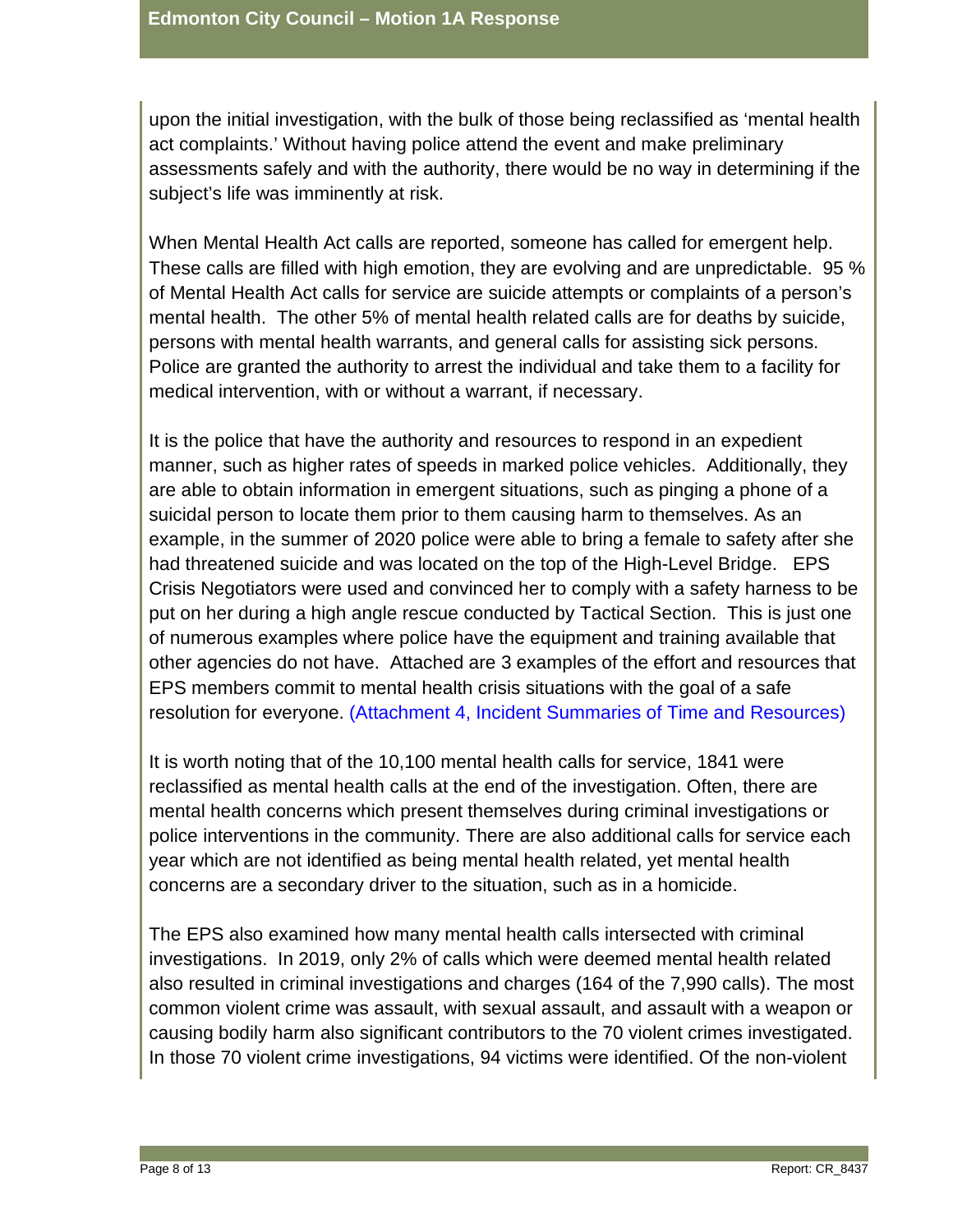crimes, the most common charge was breach of recognizance (~37%), with mischief also being a driver of charges.

Over and above that crime, your police officers were victims of violent crime totaling 93 charges, including assault, assault causing bodily harm, assault with a weapon and attempts to disarm a police officer.

Situations that police respond to are dynamic and unknown. From 2000 – 2017 police used force that resulted in the death of 13 individuals in response to a weapon that was a risk to officer's lives. 5 of these individuals had shot at police. Interestingly, 38% of the calls that police were responding to were social disorder calls. To ensure compliance with ASIRT, 2018 – 2020 data has not been included in this assessment. (Attachment 5 – Lethal Force Encounters Graph)

# *Supporting our Community Partners*

The EPS received 4798 calls from other first responder agencies and other social service organizations. Calls from Emergency Medical Services accounted for nearly half of those calls, with 'other agencies' such as Children's Services or mobile mental health teams accounting for another 30% of those calls. These calls represent the event for which the EPS does not receive directly from concerned community members, but to which we are still called because of the support we offer to other emergency and social services in the community. Events of this nature of supporting other agencies represented approximately 13 calls per day for front-line EPS members.

# *Challenges with Agencies Responding Independently*

If calls for service were identified and reassigned to social agencies as a more direct referral response, this does not necessarily eliminate the need for police to attend those calls. The assumption that police demand would be reduced by the exact number of call types reassigned to other social agencies is false, as it is quite likely social agencies would still engage the EPS for assistance or to respond.

The absence of a criminal investigation does not mean that the EPS does not have a role to play with calls involving mental health, social disorder, and other social issues – such as problem properties being addressed by city bylaw officers, child protection matters being investigated by Children's Services, or mental health concerns being assessed by AHS' mobile mental health teams. In these instances, police attendance is still required; however, it is possible that the time spent at a location and engaging with the subject may be reduced.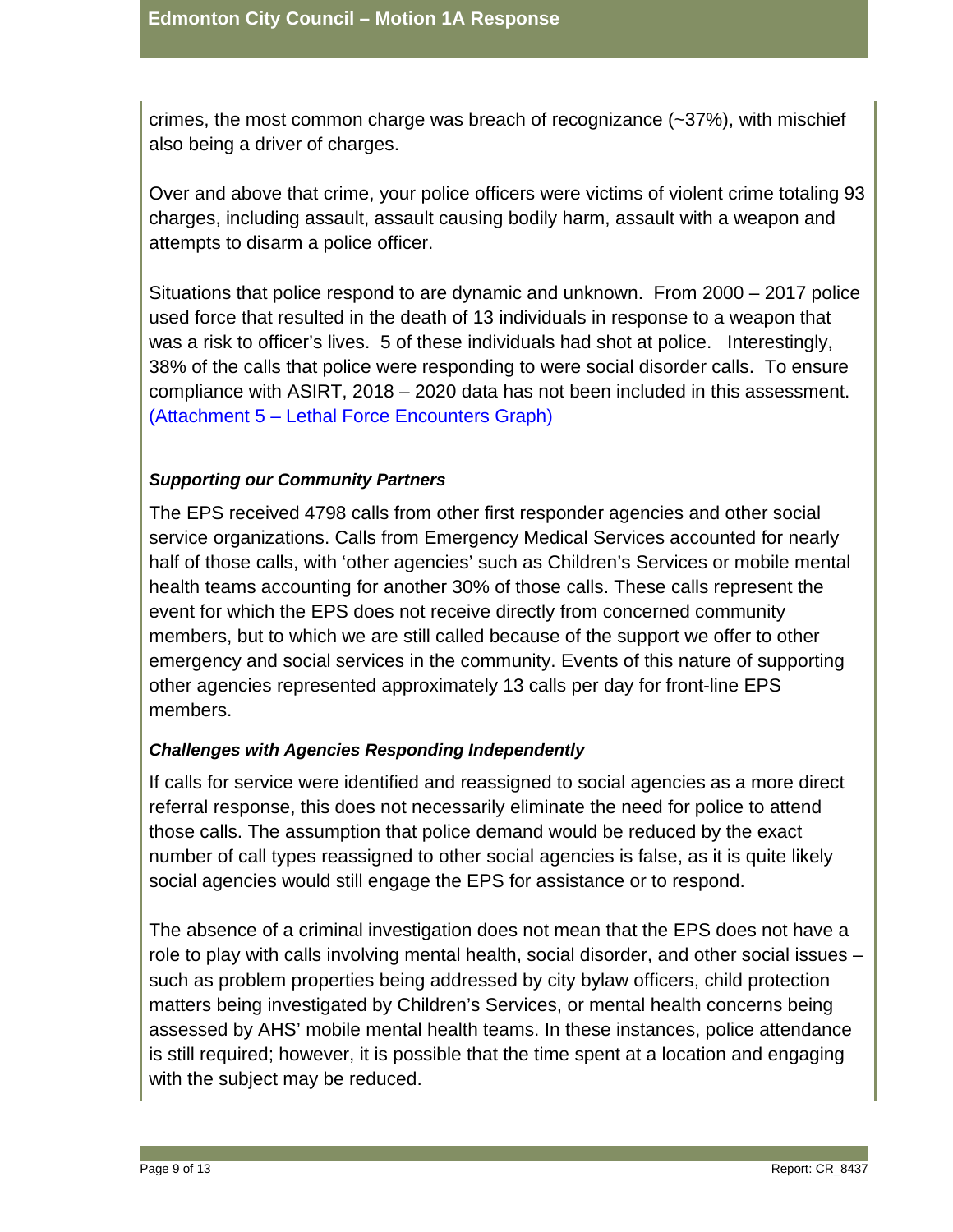#### *Factors Impacting Agency Response*

Based on an analysis of dispatched calls to the front line, trends with social disorder and mental health calls for service were identified. A significant gap has been identified regarding the availability, based on timing, of most social agencies compared to when social disorder calls or mental health calls are received. Although there are other issues previously mentioned, the lack of availability during the times required is one more reason that it is not feasible to have other agencies respond in replace of the police. They simply are not as available.

In the analysis, it was learned that the highest number of social disorder calls occurred between 3:00PM and midnight, with mental health calls for service peaking between 2:00PM and 10:00PM. Social disorder calls peaked from Friday – Sundays. (Attachment 6, 2019 Dispatched Calls by Month).

After police have responded to the call for service, there are various factors that impact social agency and services ability to respond to assist as an immediate follow-up including (but not limited to); very few services are available 24/7, closure on public holidays, and general operating hours between 08:00 – 16:00. Agencies also have the prerogative to respond / not respond to requests originating from the community or police officers. There are several examples where EPS officers were trying to find another agency to assist individuals and were turned away for a variety of different reasons. As a result, the EPS remained responsible and accountable for them. (Attachment 7, Available Community Service Providers Map)

# *EPS Partnership Programs*

The Police and Crisis Team (PACT) work in partnership with Alberta Health Services (AHS), on multi-disciplinary teams consisting of police officers and mental health practitioners. In 2019, the teams recorded over 5,100 interactions on calls which involved mental health related concerns.

As a result of having a mental health practitioner in the field with immediate support of a police officer, only 7% of their interactions resulted in a subject being apprehended under the Mental Health Act for their own safety. The resources available to the mental health practitioners are much broader than the police officer's ability to apprehend based on the specific criteria detailed in the Mental Health Act. Of the 3564 distinct people PACT units dealt with in 2019, only 34 of them (1%) accounted for 7% that were apprehended under the Mental Health Act; this uneven concentration of resource draw explains why having specialized programs to ensure continuity of services is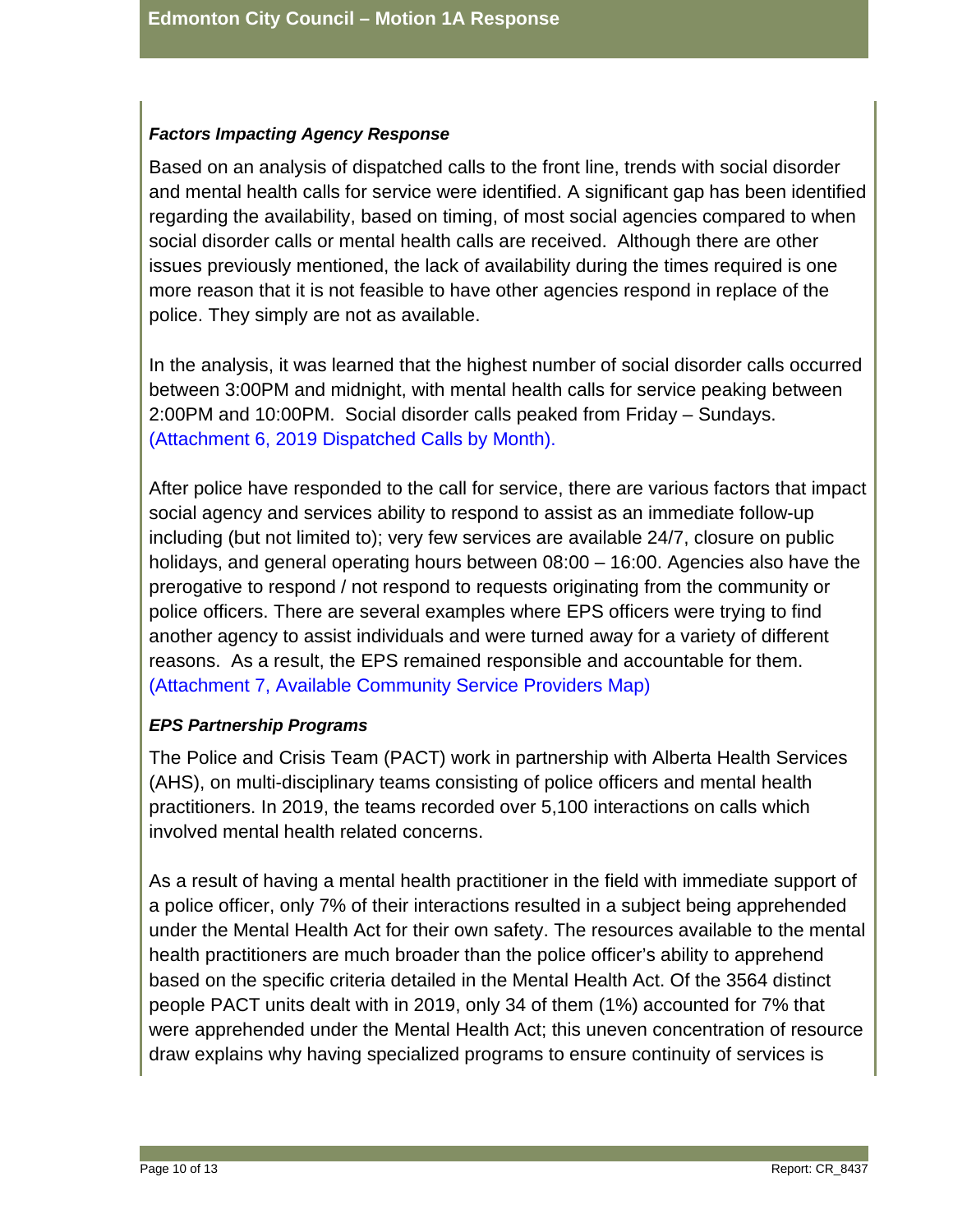important to successful interventions. EPS, as a result of Vision 2020, expanded PACT by two additional Constables.

With 24,399 unique individual persons associated to 24,321 social disorder occurrences, ~1% of those individuals (233) accounted for 27% (6547) of those occurrences (Attachment 1, Social Disorder Calls for Service and Associated Crimes 2019, Infographic). Those few individuals also accounted for the majority of crimes generated from the social disorder related calls for service.

In 20[1](#page-10-0)9, EPS referred 720 calls to REACH's 24/7 Crisis Diversion<sup>1</sup> to ensure vulnerable community members were provided immediate safety in non-emergency crisis situations. Of calls responded to by 24/7 Crisis Diversion, 304 calls required the support of either EPS or EMS<sup>[2](#page-10-1)</sup> because the individuals either escalated in their behaviour or required medical assistance beyond what 24/7 Crisis Diversion could provide.

#### *Summary*

Social disorder and mental health are a very broad category and are intertwined, and they are often times simultaneous. It is not an isolated event to be strictly related, or strictly unrelated to homelessness, mental health, addictions, or social factors. If that was the case, it is triaged out in the first 50% of calls that are not dispatched as a call for service. By further attempting to deter calls for service without police attendance there is a risk that presents itself to those responding and to the public.

As it has been identified, disorder related calls need coordinated intervention. This report clearly outlines the importance of working in partnership, and not one in replace of the other "to promote safety and security for all Edmontonians, including those at risk, by meeting existing needs and working with others to address underlying social and economic barriers to a safe city"[3](#page-10-2)

<span id="page-10-0"></span><sup>&</sup>lt;sup>1</sup> 24/7 Crisis Diversion Team, Annual Report 2019, Civitas Consulting

<span id="page-10-1"></span> $2$  24/7 Crisis Diversion Team, Annual Report 2019, Civitas Consulting

<span id="page-10-2"></span><sup>&</sup>lt;sup>3</sup> City of Edmonton, The Way Ahead, Corporate Outcomes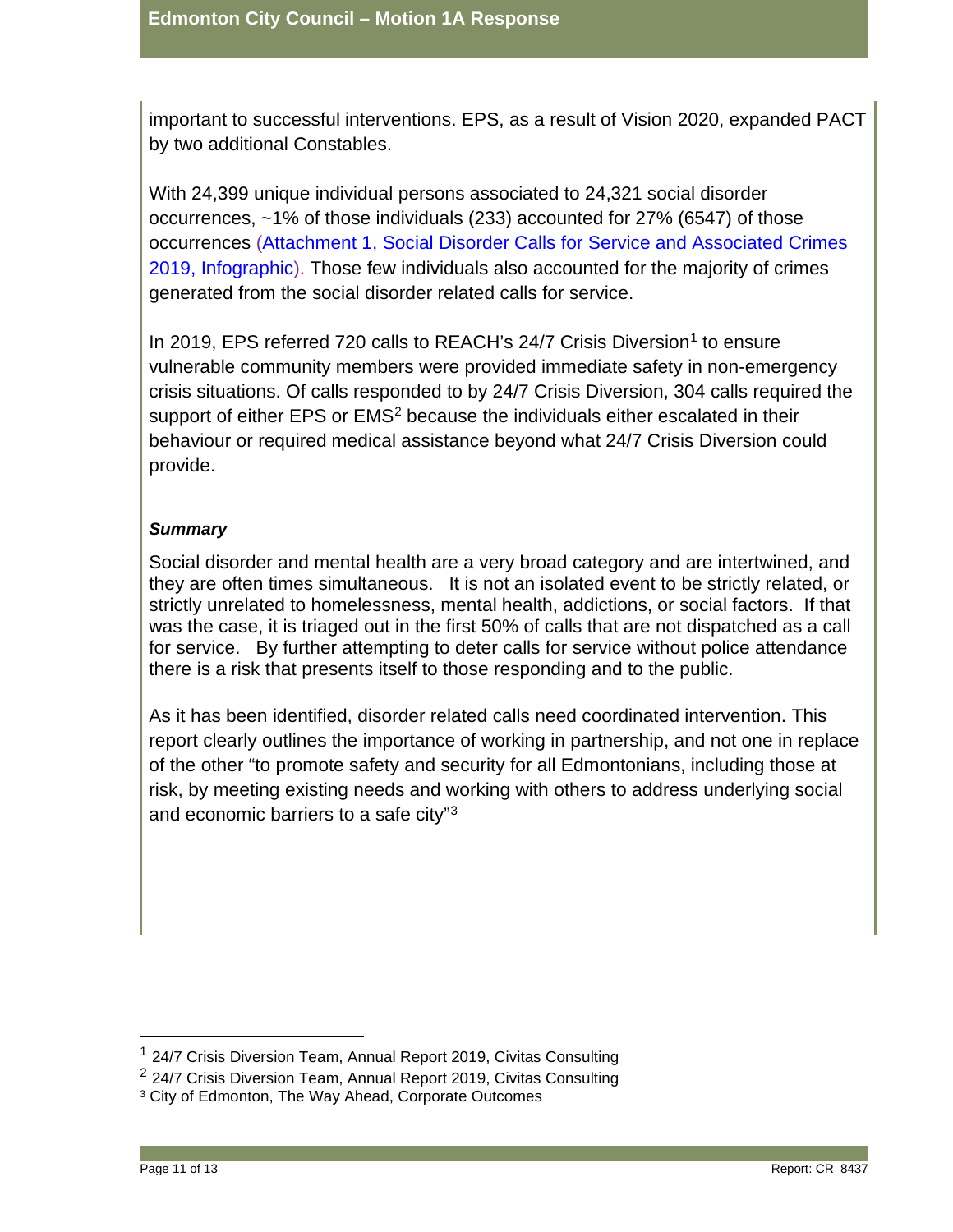# **Corporate Outcomes and Performance Management**

# **Corporate Outcome(s): Edmonton is a safe city**

| Outcome(s)                                                                             | <b>Measure(s)</b>                                                                                                                                                | <b>Result(s)</b>                                                                                                                                                                                                                     | Target(s)          |
|----------------------------------------------------------------------------------------|------------------------------------------------------------------------------------------------------------------------------------------------------------------|--------------------------------------------------------------------------------------------------------------------------------------------------------------------------------------------------------------------------------------|--------------------|
| Citizens are satisfied and<br>confident in community safety<br>service provided by EPS | Public perceptions of<br>police performance<br>Ensuring safety of<br><b>Citizens</b><br>Enforcing the laws<br>Treating people<br>fairly<br>Being<br>approachable | · 83%, average or<br>good job<br>• 85%, average or<br>good job<br>· 70%, average or<br>good job<br>· 79%, average or<br>good job                                                                                                     | Monitoring only    |
| EPS engages with public and<br>partner agencies to prevent<br>crime                    | Public perceptions of<br>police performance<br>Recommendations<br>for improved<br>service                                                                        | Top <sub>5</sub><br>recommendations<br>1. More visible police<br>presence<br>2. Improve officer<br>behaviour<br>3. More officers<br>4. Faster, more<br>efficient response<br>to calls<br>5. Improved<br>communication<br>with public | Monitoring<br>Only |
| EPS provides efficient service                                                         | Public perceptions of<br>police performance<br>Promptly<br>responding to calls                                                                                   | 58%, somewhat or<br>strongly agreeing                                                                                                                                                                                                | Monitoring only    |